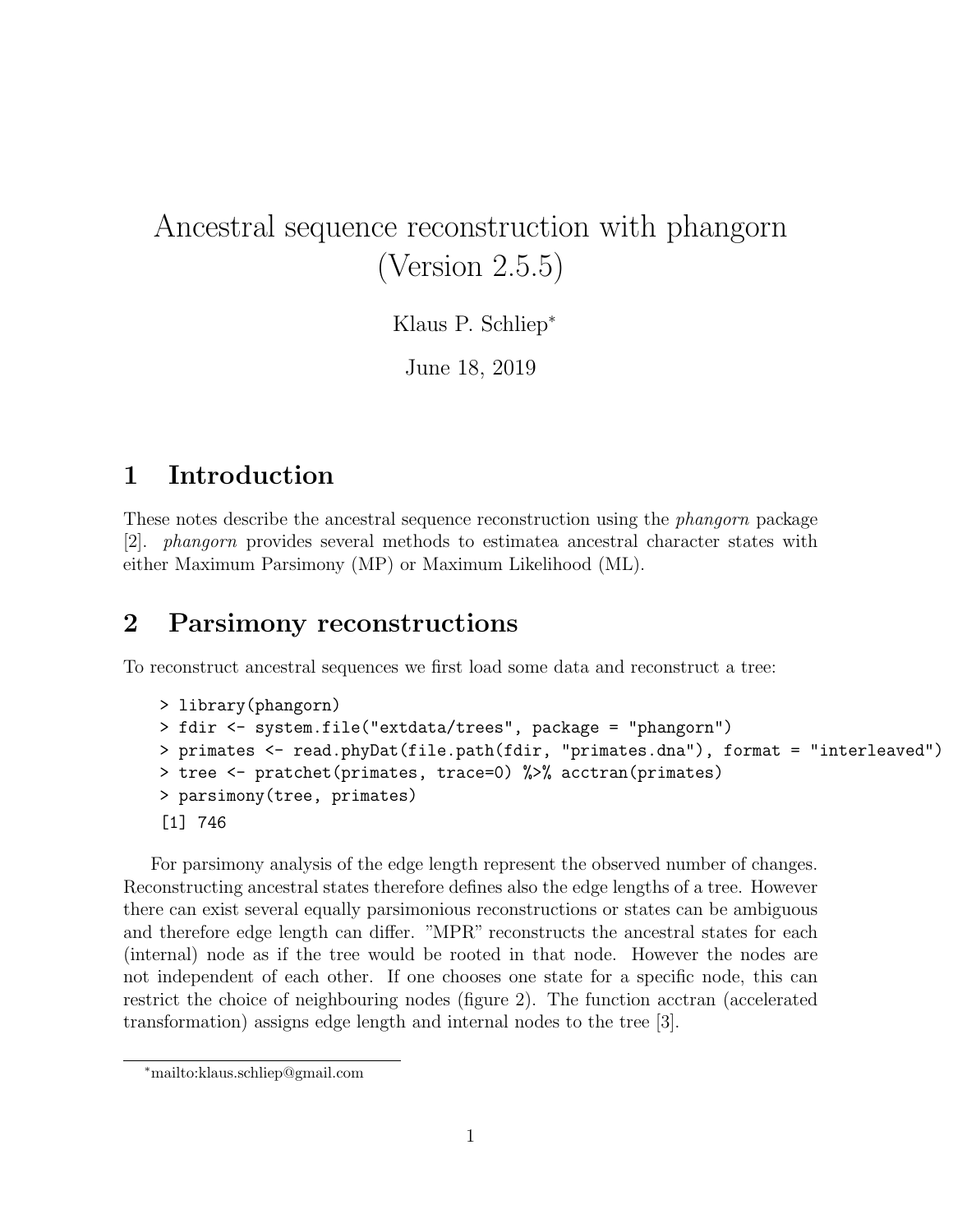

Figure 1: Representation for the reconstruction of the first 20 characters for the root node.

```
> anc.acctran <- ancestral.pars(tree, primates, "ACCTRAN")
> anc.mpr <- ancestral.pars(tree, primates, "MPR")
```
All the ancestral reconstructions for parsimony are based on the fitch algorithm and so far only bifurcating trees are allowed. However trees can get pruned afterwards using the function multi2di from ape.

The seqLogo function from the seqLogo package from Bioconductor provides a neat way to show proportions of a nucleotides of ancestral states (see figure 2).

```
> library(seqLogo)
> seqLogo( t(subset(anc.mpr, getRoot(tree), 1:20)[[1]]), ic.scale=FALSE)
```
You may need to install seqLogo before

```
> source("https://bioconductor.org/biocLite.R")
> biocLite("seqLogo")
> par(mfrow=c(2,1))> plotAnc(tree, anc.mpr, 17)
```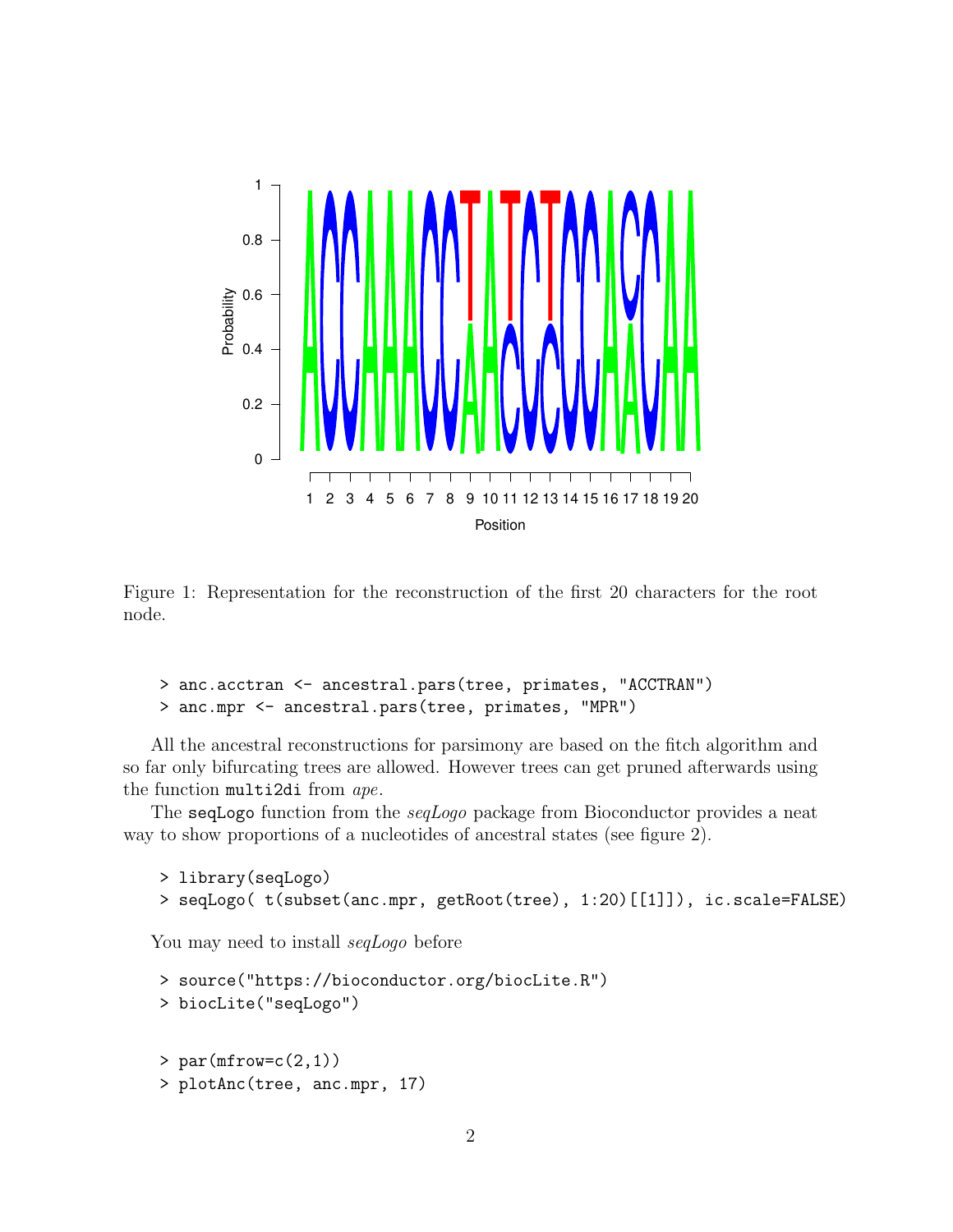```
> title("MPR")
> plotAnc(tree, anc.acctran, 17)
> title("ACCTRAN")
```
#### 3 Likelihood reconstructions

phangorn also offers the possibility to estimate ancestral states using a ML. The advantages of ML over parsimony is that the reconstruction accounts for different edge lengths. So far only a marginal construction is implemented (see [4]).

```
> fit = pml(tree, primates)
> fit = optim.pml(fit, model="F81", control = pml.control(trace=0))
```
We can assign the ancestral states according to the highest likelihood ("ml"):

$$
P(x_r = A) = \frac{L(x_r = A)}{\sum_{k \in \{A, C, G, T\}} L(x_r = k)}
$$

and the highest posterior probability ("bayes") criterion:

$$
P(x_r = A) = \frac{\pi_A L(x_r = A)}{\sum_{k \in \{A, C, G, T\}} \pi_k L(x_r = k)},
$$

where  $L(x_r)$  is the joint probability of states at the tips and the state at the root  $x_r$  and  $\pi_i$  are the estimated base frequencies of state i. Both methods agree if all states (base frequencies) have equal probabilities.

```
> anc.ml = ancestral.pml(fit, "ml")
> anc.bayes = ancestral.pml(fit, "bayes")
```
The differences of the two approaches for a specific site  $(17)$  are represented in figure3.

```
> par(mfrow=c(2,1))> plotAnc(tree, anc.ml, 17)
> title("ML")
> plotAnc(tree, anc.bayes, 17)
> title("Bayes")
```
## References

[1] Emmanuel Paradis. Analysis of Phylogenetics and Evolution with R. Springer, New York, 2006.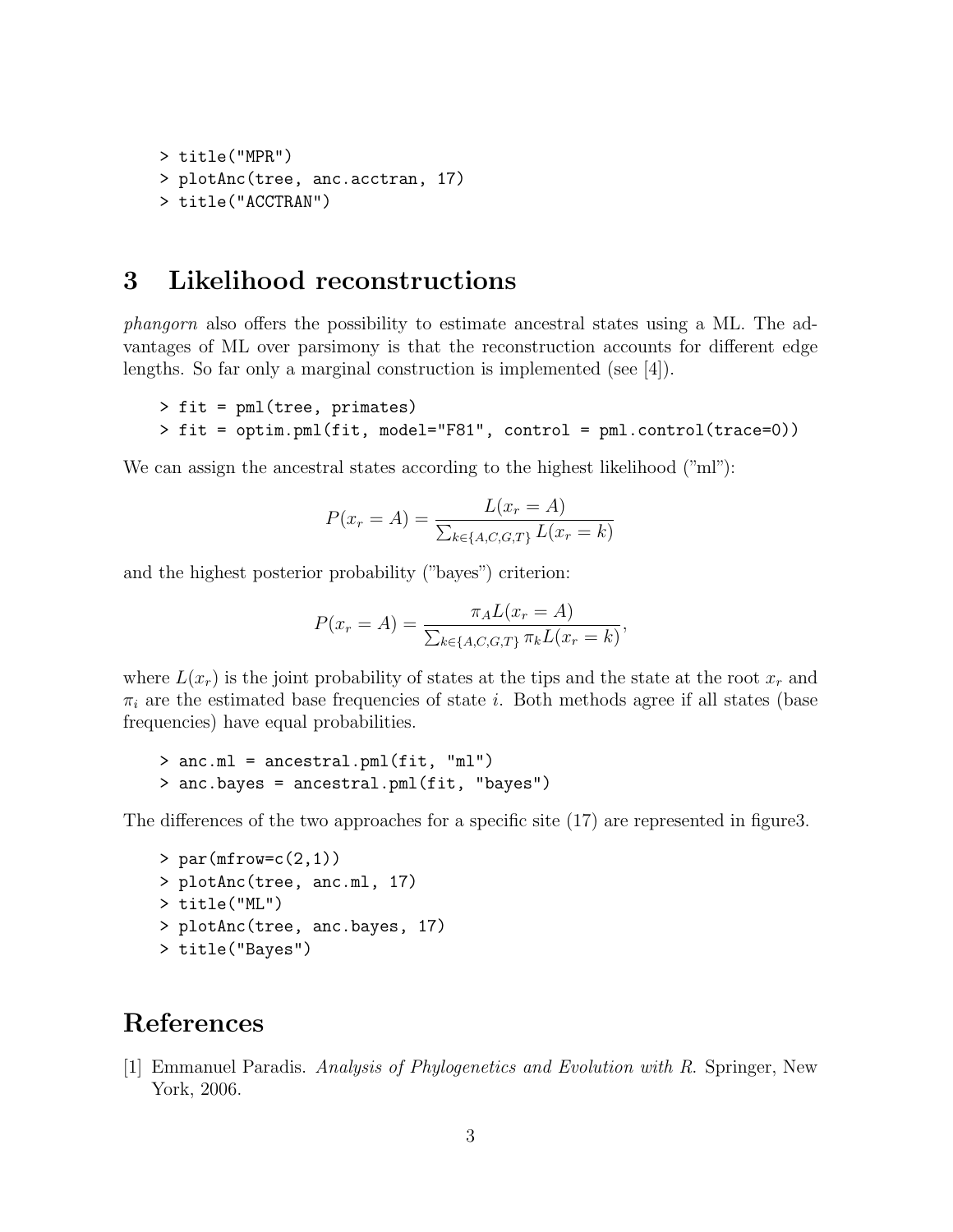

Figure 2: Ancestral reconstruction for one character for the "MPR" and "ACCTRAN" reconstruction. When nodes contain several colours reconstruction is not unique!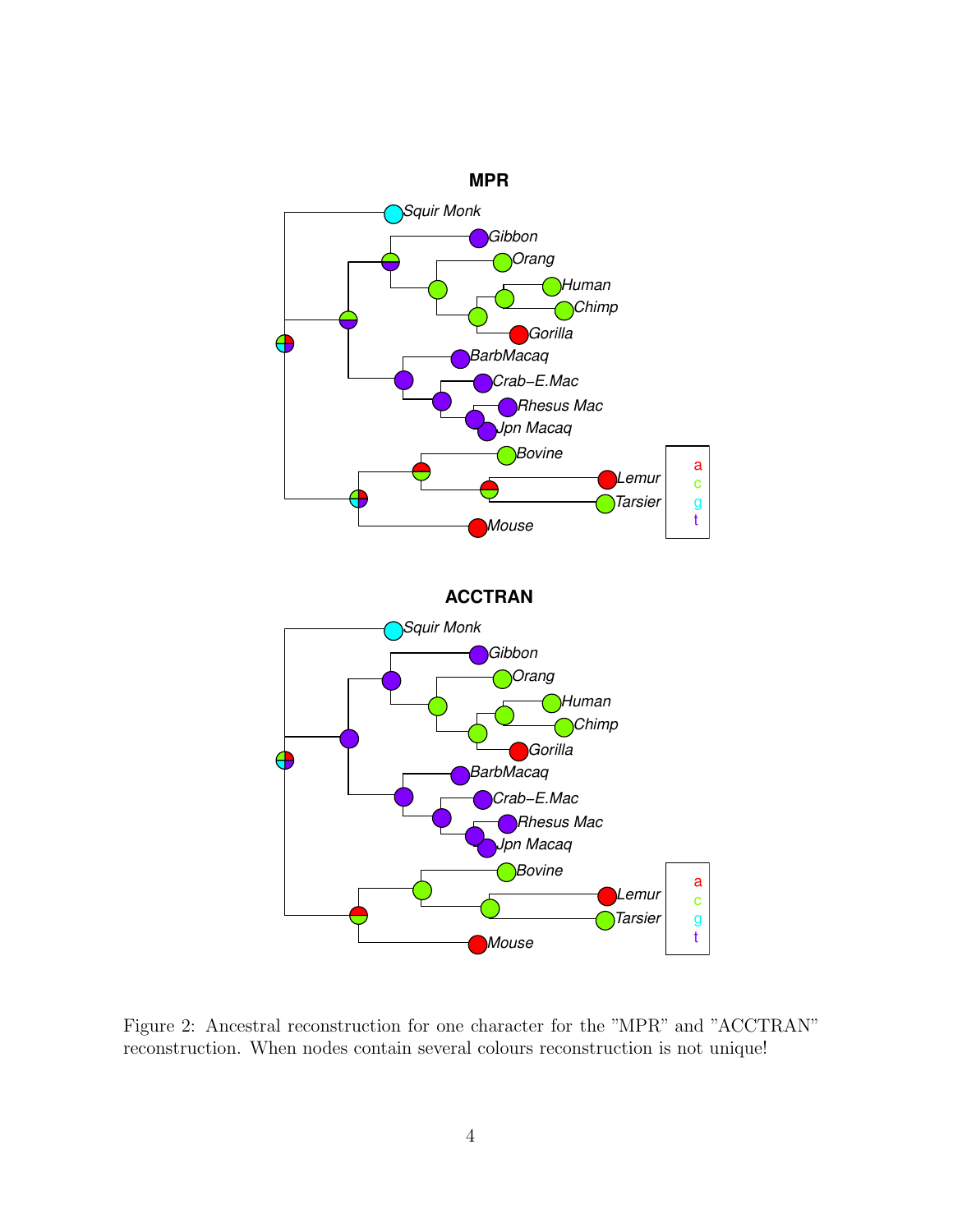

Figure 3: Ancestral reconstruction for fig.2 the using the maximum likelihood and (empirical) Bayesian reconstruction.